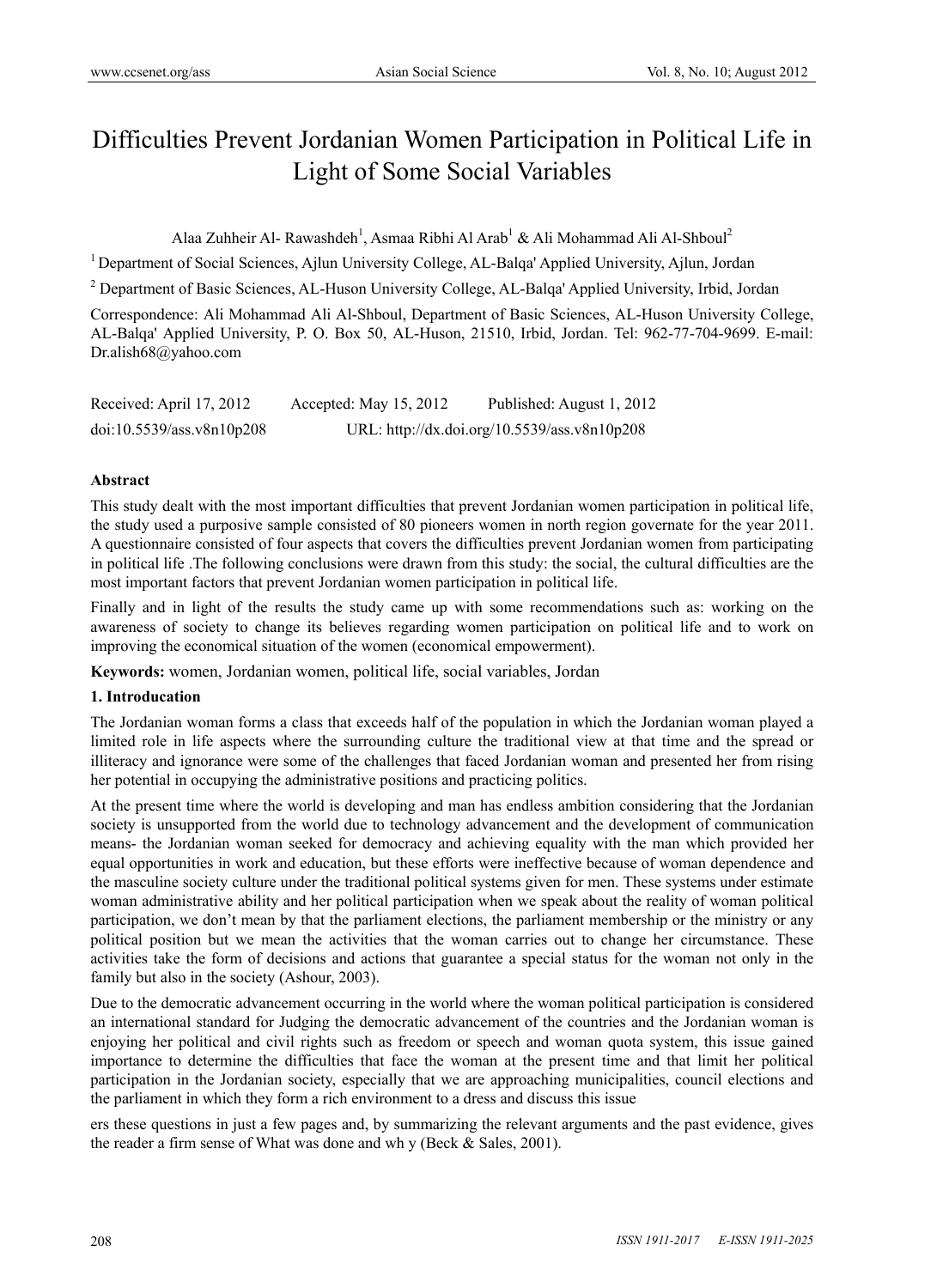# *1.1 Study Problem*

The study aims to identify the most important obstacles and difficulties that limit the political participation of the Jordanian woman in general and the pioneer woman in specific at the political and administrative positions in the 21th century despite the democratic atmosphere and political stability that Jordan enjoys.

This study aims to:

1- Determine the most important social and cultural difficulties that face the Jordanian woman in the political participative.

2- Determine the most important economical difficulties that face the Jordanian woman in the political life.

3- Determine the most important political and legal difficulties that face Jordanian woman in the political life.

4- Determine the media role in supporting woman political participation.

5- Determine the effect of some social variables (Social status, the academic degree, job, age, monthly income, administrative level and family member's number).

# *1.2 Study Questions*

The Study questions focus on the difficulties that face the woman political participation in our Jordanian society and they address the most significant difficulties in the different aspects which limit her political participation. They form the measure that we will address as follows:

1- What are the most important social and cultural difficulties that face Jordanian woman in the political life from the view point or study sample (pioneer woman)?

2- What are the most important legal and political difficulties that face the Jordanian woman in the political life from the view point of the study sample (pioneer woman)?

3- What are the most important difficulties that face the Jordanian woman in the political life from the view point of study sample (pioneer woman)?

4- What are the most important media difficulties that face the Jordanian woman in the political life from the view point of study sample (pioneer woman)?

5- What is the effect of some social variables (social status, academic degree, job, age, monthly incomeadministrative level and family members number) on these difficulties?

#### *1.3 Study Significance*

The study significance lies in that it examined specifically that most important obstacles and difficulties which limit Jordanian woman participation in the political life with regard to the low level or participation, especially if it is compared to the developed level that the Jordanian society witnesses in all aspects.

This participation didn't copy with the developments occurring in the society; also, the study significance comes from its dependence on one of the most important subject in the research field in woman sociology and social service in woman field and the political participation. The woman forms a great percentage of the society. Practically, this study will benefit the decision makers to determine the most important difficulties that prevent and limit woman participation in the social life in general and politics in specific. This study aims to determine the difficulties for Jordanian woman participation in the political life within the family field which is one of the social services domains.

# **2. Theoretical Background**

# *2.1 Procedural Definitions*

1- The political participation: The public work with all its forms which include elections and the nomination for the municipality and parliament council, the occupation of decision making position, the participation in political parties and the action to integrate national woman agenda in the political programs for the candidates and parties, (saleh, 2004).

2- The political participation: A set of collective activities carried out by citizens and have the capacity to give them influence on the course of the political system (AL-Tajkoni- 1999).

3- Pioneer Woman: The woman who works now in any administrative position or worked in an administrative position or played a role in successful works and activates.

4 - Pioneer: The woman doesn't stand passive regarding the events but she takes the initiative in order to make the correct decision and position in the difficult times. She is also a woman who takes the lead instead or living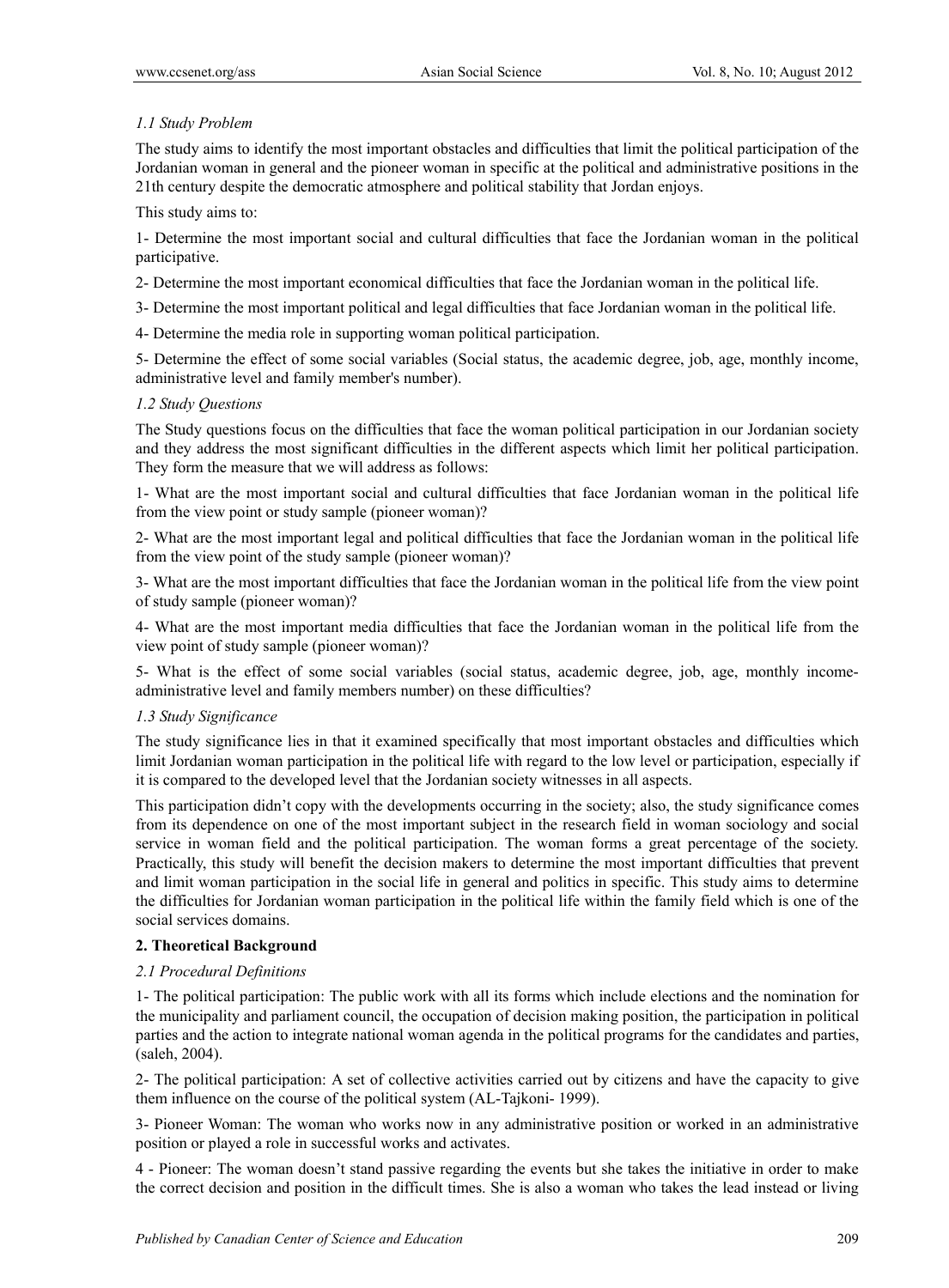in the shadoms (Al-Hadad, 2005).

5- The difficulties: The problems that hinder political development especially in the developing countries. These problems have negative effects on the developmental process (Al-Hadad, 2005) as the political social, economical and cultural factors.

6- The political life: The importance of determining the political life lies in the integration or political life (political parties, parliament and the legislative committees) and the public life (unions – organizations). This integration has led to a certain situation pushed the woman to participate in the public life through her participation in the political life (Hussein, 2005).

*2.2 The Political Participation (The Forms Motive, Position, the Affecting Factors)* 

2.2.1 Political Participation Forms

The first form: includes the familiar and organized activities:

- \* The registration in the elections lists.
- \* Voting.
- \* The search for political media.
- \* The political conversations:
- \* The registration in a party.
- \* The attendance of political conferences and meetings.
- \* The participation in an election campaign.

The second form: includes the temporary activities that express a situation or an event characterized in protests, strikes and violent actions. These activities aren't necessarily illegal but they can be legitimate and legal as peaceful protests.

# 2.2.2 Political Participations Motives

The motives that encourage individuals to participate in the political process vary- some individuals have the desire to achieve personal interest like getting money or a position on the other hand, others participate to confirm the loyalty for their country while some have the personal and the public motive to participate. In sum the individuals aim to achieve personal or public interest regardless its form (economical social ….etc) for participating in the political process (Ashour, 2003).

# *2.3 Woman Motives to Participate in the Public and Political Affairs*

1- The woman now realizes more the difficulties and the contradictions that surround her life which in tern encouraged her to change her circumstances.

2- The active woman in the political field draw attention to woman issues and made woman on effective agent in decision making.

3- Woman's success in the voluntary work which made her more confident to participate in the political life.

4- The success that woman achieved in public life to the excellence or money woman (Faraj, 1996).

There are other reasons for woman participation in the political activities:

1- The family belief that woman must be in the masculine responsibility positions.

- 2- The model that successful woman represented in the political work.
- 3- The woman sense or her special abilities and skill that can be used in the political work.
- 4- The woman's ambition to play more active role in the society.
- 5- The woman confidence in her ability to shed light on the important social issues from her view point.

6- The woman un satisfaction for the current situation and her confidence to change through the public work (Naqatashard, 2001).

# *2.4 Functions of the Political Participation*

The functions of the political participation are restricted to two main functions:

1- The acknowledgment of leader's legitimacy which facilitates practicing their responsibilities. The ability or the competitive elections to acknowledge legitimacy seems higher than abstract rotting processes that lack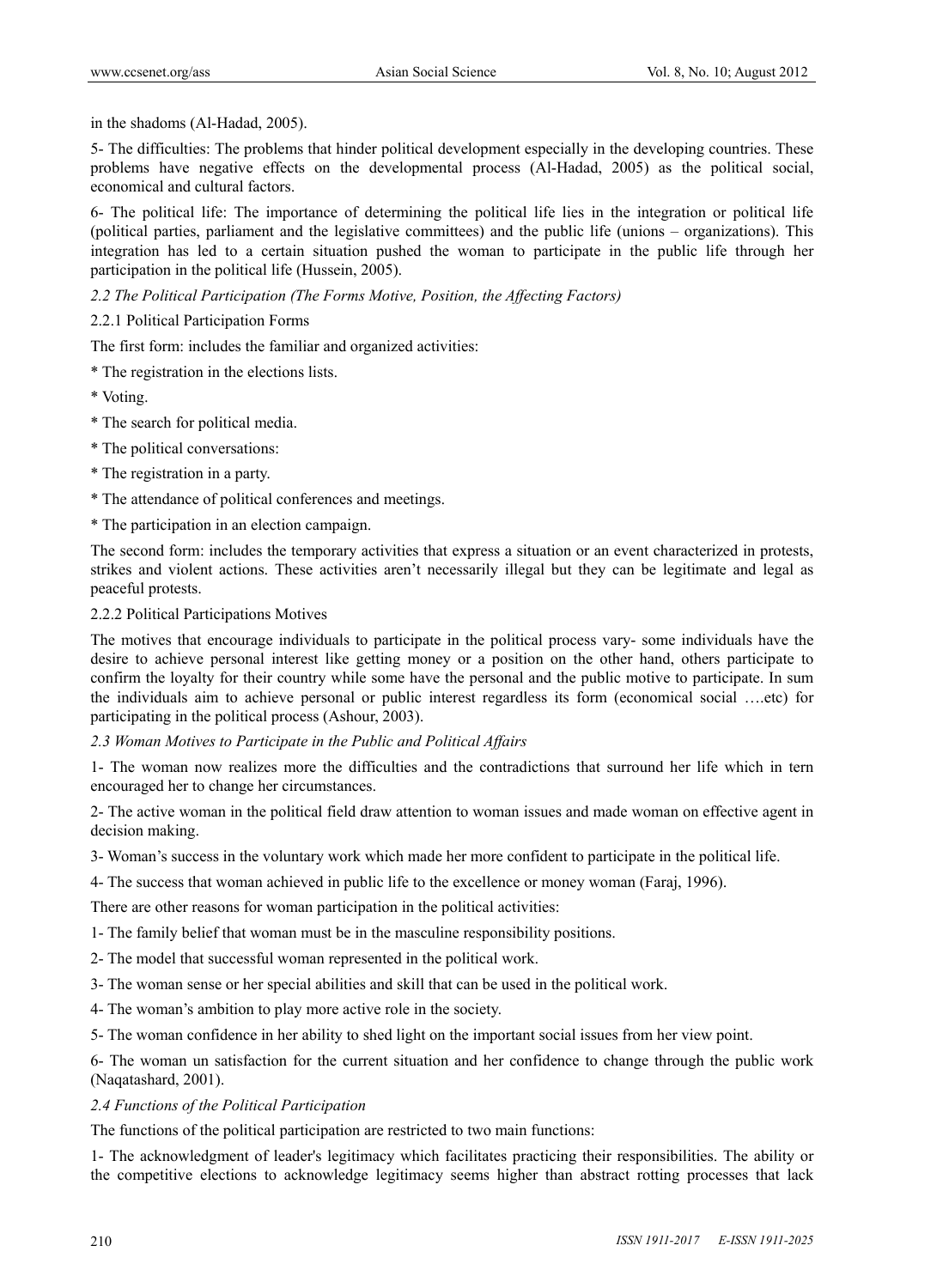freedom entices where there is a single official candidate. For this reason, the multiple democracies fear low participation due to voting cease. The researcher found that this function is characterized fundamentally through a limited form of the participation legal forms that is the election style or the voting style.

2- The use of the interference in leaders, selection where the political participation can affect the standing balance between the government and the political parties in the country. This issue provokes the government to respond to this participation even it, it is variable from one case to another, and consequently, the individuals can affect the country policies (Ashour, 2003).

# *2.5 The Factor Affecting the Political Participation*

The political participation is affected by various factors that contribute in shaping the size of participation by the citizens. The effect of these factors varies from one country to another due to the special characteristics for the people of each country. We can say that the most important factors are as follow:

1- The demographic and social factors such as sex, age and residency.

2- The economical factors such as the monthly income.

3- The cultural factors such as education level the ideological thinking and the political culture (Ashour, 2003).

*2.6 The Difficulties That Limit the Political Participation of the Jordanian Woman* 

First: the political and cultural difficulties.

These difficulties relate to some cultural and social attitudes where:

1- The dominant customs and traditions indicate that the woman is a weak human being who doesn't have the ability to bear the burden. These traditions say that woman work never exceeds family and home.

2- The society culture is a masculine culture where man is considered the most capable of making the public policy decision and that he has unlimited access to all work domains.

3- The dominant pattern of values and traditional attitudes which indicate that woman is not capable isn't capable of carrying out decision making responsibilities. They say that woman role is to lock av-ter her children and to run house affairs. In the light of this traditional view, it become difficult for the woman to reach decision making position at a wide range or even to balance house affairs and the political participation.

4- The cultural heritage that has many flows related to woman's image and her role which created doubts about her leadership abilities especially the legislating authority.

This passive view for the woman role is still affecting the public opinion that is used by the conservative social current; it is known that this traditional social structure prefers supporting the man instead of the woman.

Second: the legal and political difficulties: The woman and the political work from the law's view point:

The Jordanian constitution laid down the equality principle between the man and the woman in which the sixth article stated: "Jordanians are equal before the law and they aren't discriminator in the right and duties even if they were different in race language or religion. The word Jordanian in the law means every person who has the Jordanian nationality male or female.

The Jordanian constitution has many items that consider man and woman equal before the law and they aren't discriminated in their duties and right to establish the political parties and organizations. The constitution had also articles about woman's participation in the political parties in which the sixth article from the political parties' law no (32) 1992 stated that: Jordanians have the right to establish the political parties and to join them voluntarily. Many laws have been mandated such as: the placations law so that the woman has the right to practice elections and the nomination for the parliament membership in 1974. Also, the municipalities' law has been mandated where woman was given the right to participate in the municipality elections and the nomination in 1955. Moreover, the retirement law referees to the Jordanian man and woman in all his articles even that it had special items for the woman (Faraj, 1996).

# *2.7 The Major Political and Legal Difficulties That Limit Woman Political Participation*

Woman quota system: A number of chairs have been given to the woman in the parliament elicitations in which it aimed to remove the gap between the man and the woman regarding in a quality in the political life especially the parliament elections (H-saleh, 2004). Al-Khaza'L: (2005) stated that the quota system with its current distribution never achieves justice. The law has doubled winning chances for woman in the some all electoral districts where there are no many female candidates, that is the law helped the traditional powers winning and prevented the competent woman to reach the parliament. With regard to the capital electoral districts which are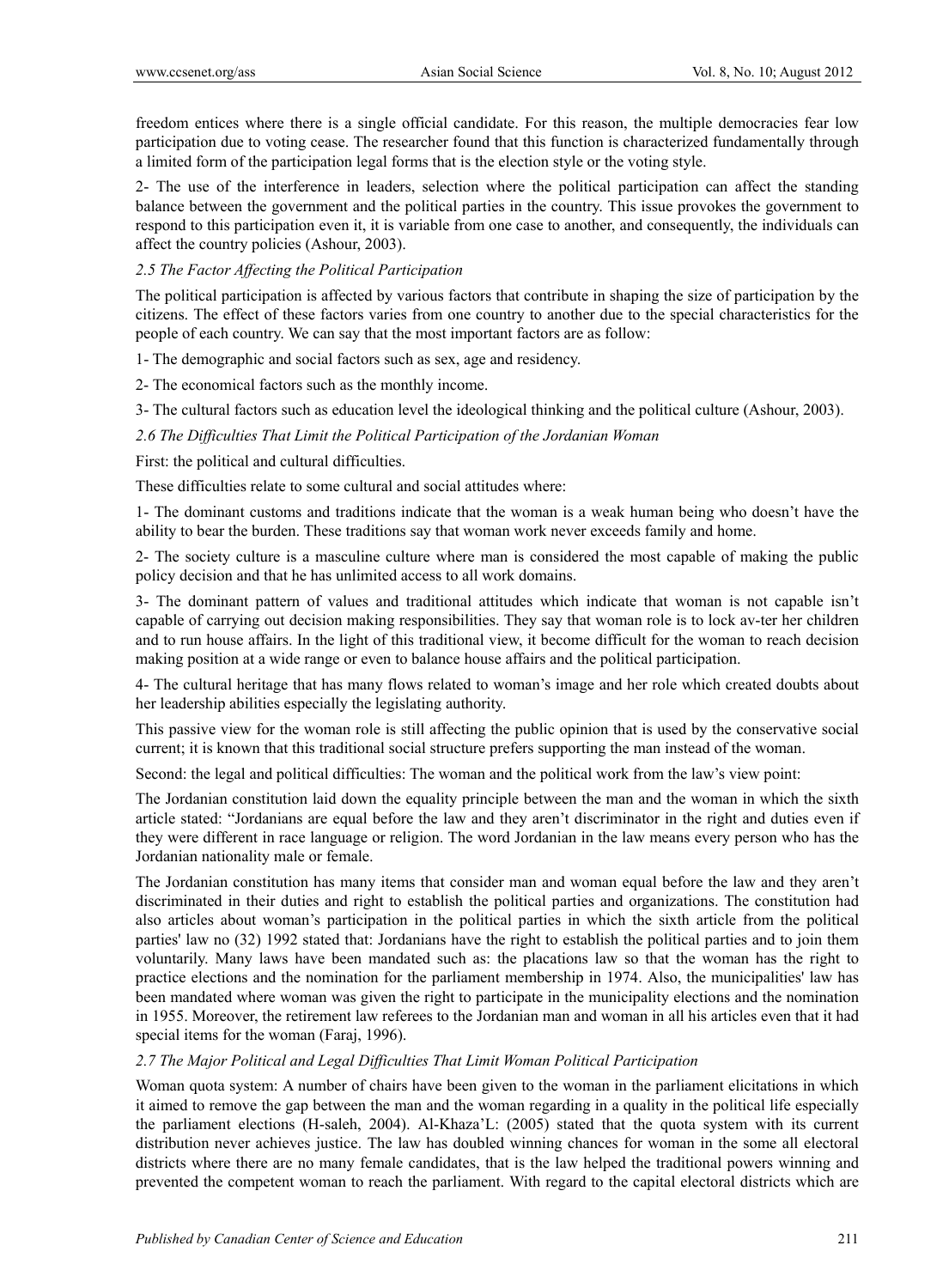considered the political process centre, the woman failed to reach the parliament despite getting huge number of voting's while woman in other governates won with less number of ratings.

Therefore, the quota system didn't satisfy woman ambitions. The designation of sixth chairs in the parliament is injustice for the Jordanian woman where as it will be more helpful to designate chairs for the woman according to the electoral districts in accidence to Justice and equality principle and the equality of opportunities.

The woman lacks the knowledge of her legal rights regarding the nomination for the parliament or the participation in the political process since she didn't' work to gain the political position and the experience that qualities her to run the elections with strong will and knowledge for her rights and duties.

There are no educating programs for the legal affairs especially for the woman in the schools, universities and the media and if there are- they will be general and limited.

The dominance of martial law due to the difficult political conditions which were the main reason for the woman not to participate in the political Process (Al-khaza'Li, 2005).

Third: The economical difficulties:

The woman economical dependence on the man due to her weak participation in the Jordanian labor force that doesn't exceed almost 15%. The Jordanian woman can't afford the financial burdens for the nomination process where the nominations fees or financing (AL-Abadi, The woman and parliament elections- p16).

The inequality between the male and female candidates in financing the electoral campaigns. The experience has proved that the previous fact can be a real obstacle preventing the woman to reach the parliament especially in some districts that face lack of financial resources. Therefore, the nomination for the elections demands the woman to right its first battle with the economical problem and to make an extra effort to provide the money needed to cover the elections expenses. Also, the woman has to right as a cord battle related to the election itself. This requires.

The poor economical conditions in the Jordanian society- in general- forced the Jordanian woman to work instead of looking for have right and her public freedom (Abu-Roomi, 1995).

Fourth: The mass media difficulties:

The mass media play an important role not less than that played by the family or the school in the political process development where newspapers, radio and the television support the political attitudes and the traditional values while they broadcast news and information from the citizen to the government and vice versa. The mass media moved to transmit news and information about the scientific communities. The modern state is based on mass media as a foundation for political development and to increase sense or belonging and loyalty for the country (Al-Thaher, 1985).

The content of mass media directed to woman is about the traditional interests and roles related to the woman.

The mass media limits the man – woman relationship on a social base.

The passive role for the mass media contributes in the traditional female image that depends on the man for setting the make up tools and other extra things (Abu-Hindi, 2003).

# **3. Previous Studies**

Al-KhazaLi and Nadra (2005) conducted a study titled, the woman right to participate in elected parliament's that explains the causes and the difficulties preventing the woman to reach the parliament through the public voting. The study found that there are economical, religious, political, legal reasons forms these difficulties. Also, the study reasons related to the woman herself such as the education level, the culture and her financial independence. These variables also play a major role in politically and they control her desire and ability to participate in the parliament elections. The study concluded that the quota system will encourage woman and the society members to choose the best and will allow more women to actively field in the political process. Moreover, the tribes and parties will be encouraged to nominate woman.

Abu Hindi and Hana (2003) conducted a study "The creative and psychological features for the working woman in leadership positions in Amman", the study aimed to determine the psycho-creative features for the working woman in the leadership positions in Amman. The study findings are as follow: The working woman in leadership positions in Amman posses psychological features related to society (citizenship) that came in the first order. The values related to the group came next then the individual values. The study found no significant statistical differences in the psychological level for the working in the leadership positions in Amman according to social status variable.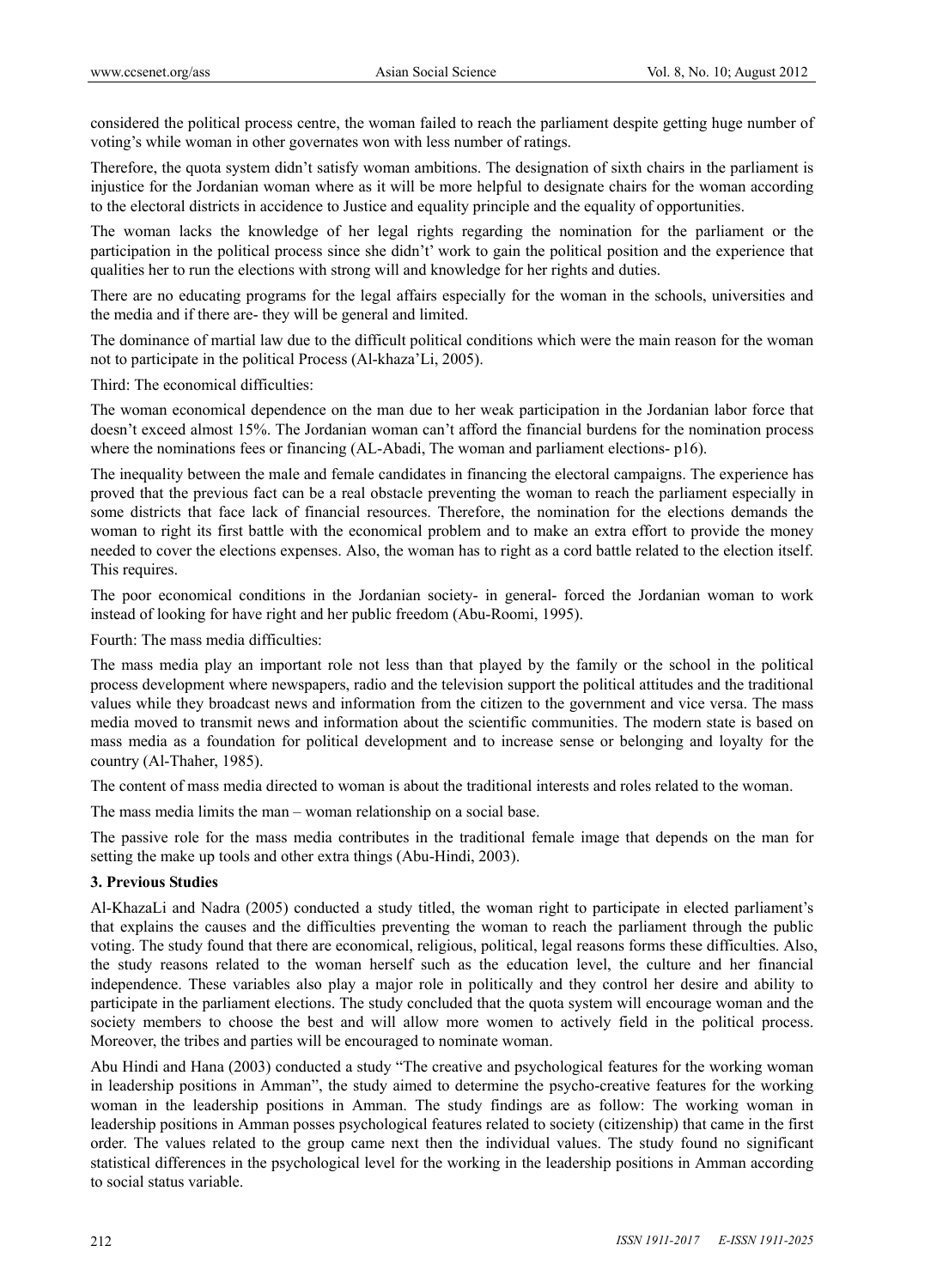The most significant creative features for the working woman in the leadership position in Amman include the problems, the initiative, flexibility and self-confidence.

Ashour (2003) carried out a study "The political participation for the Jordanian woman (1989-2001)". The study aimed to determine the reality or the political participation for the Jordanian woman during the period (1989-2001). The study was limited to one of the political participation forms for the Jordanian woman that is the Jordanian woman participation as a candidate and a voter.

The study addressed the results of female response for the years (1989, 1993, and 1997). The study used the intentional sample and the questionnaire to deter time the attitude or the female elite and female leaderships regarding the election issue and the optimal election law for the woman. Also, the study aimed to identify the most important obstacles for the Jordanian woman participation in the electoral process.

The study concluded that the best method to enhance woman participation in the electoral process is supporting her first place than the man and to enhance the trust with the integrity or the electoral process.

Al-smadi (2002) conducted a study titled "the woman' role in the Islamic parties a comparative study between the Jordanian Islamic action association and the Lebanese's party Hizb Allah. The researcher aimed to show the preparations of the women joining to the parties and the political process despite their various responsibilities at the love of the family and the work outside the house.

The researcher conducted a field study that described the woman out lock the two parties, membership and their evaluation for the party leadership attitude and surrounding society toward their participation in the parties. Also, the researcher aimed to determine the difficulties and obstacles related to the participation in the political parties at the social economical and the political level. The study concluded that the woman in Hizb-Alah has high confidence in the party leadership while the Jordanian Islamic association didn't get the some confidence from the woman participating in the party. The study revealed a supporting attitude in side Hizb Alah regarding woman's participation while the opinions varied inside the Jordanian Islamic party toward this issue.

Mohammad and Al-Bashir (2001) conducted a study "The woman legal rights in the Jordanian personal status law". The study aimed to investigate the importance of woman legal rights in the Jordanian personal status law and the legal protection for the Jordanian woman. The researchers conducted a field study and interviews with number of lawyers, a judges and woman who have legal cases. The Study windings indication the importance of Increasing woman education, the adjustment of some legal aspects. The study also stressed the significance of woman's participation in forming the laws related to her life besides increasing woman political participation.

Al-Jasem and Manal (1999) conducted a study titled "Arab woman role in the political life.

The study aimed to examine the Arab woman status after 1968 revolution also, the study aimed to determine the attend of woman participation in the Arab liberation movement for the freedom and independence since the beginnings of the twentieth century with the increased a awareness and the refusal of the colonization. The study found that woman's claims in the national political right preceded her social claims through the national political movement.

Al-Mutairi and Muna (1997) carried out a study titled "The political rights and Islam decision regarding woman's assuming them". The study aimed to explain and determine woman's political rights in the law and Islam. The study included the religious sentences, the legal definition and the decision regarding woman participation in the elections. All the opinions and the standards evidences allowed the woman political work since Prophet Mohammad was the first to give woman their right in Bay'at Al-Aqaba.

The law provided the woman her rights and protected her, the researchers found that the public law organized the political work for men and woman and it provided sets or rights such meetings, right, the establishment of organizations, and freedom of speech and the freedom of work.

Al-zaghloula (1996) conducted a study titled "Woman's image in mass media". The Jordanian television in the period between 1-1-1992 to 31-12-1994. The study aimed to identify the woman's image in the televised drama. The study which consisted of seven chapter users the content analysis methods through the following analysis classes:

1- The woman's image at the social level.

2- The woman's image at the economical level.

3- The woman's image at the political level in the light of woman's participation in the parties, unions and the politics attitudes.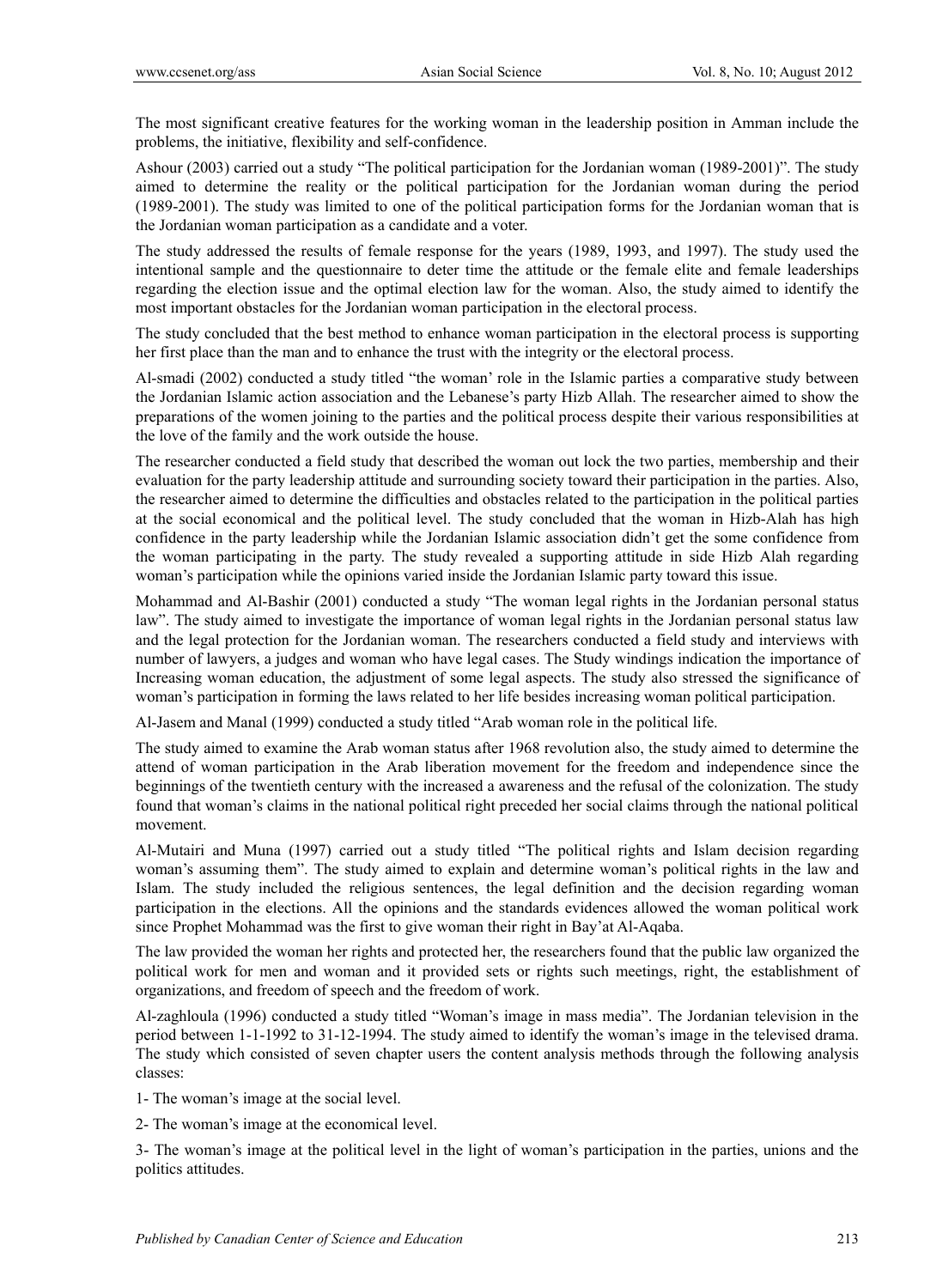The sample has been randomly chosen from the televised drama. Also, the study used the quantitative analysis. The study found a set of finding and the most important one are those related to the political aspect: The Percentage for woman presence in the political field was zero.

# **4. The Study Came up with Some Recommendations**

The establishment of a strategy and a clear plan for mass media related to the woman and her issues, the enhancement of working woman role in the mass media, presenting the supporting media materials and distributing then- the encouragement of the good Arab programs in order to promote woman's Image and the conduction of qualifying workshops for television and radio supervisors.

Mari and Jamal carried out a study titled "The youth and the political participation in the Jordanian society". A Social study for a sample of Jordan university students. " The study aimed to analyze the youth political participation and its effect on the family either they were cultural, social and economical effects, also, the study aimed to determine the relation between these effects, the youth participation and the dominant political climate in Jordan, the study used the random sample. The study reached the following findings: There are still some fears regarding youth political participation in which the percentage of those who reported that the general circumstances don't facilitate the political participation was (50.5%) of the sample.

Rouni and Reham (1995) conducted a study titled "The feminist movement and its role in the Jordanian society". The study aimed to study the feminist movement in the Jordanian society through examiner the organizations, the activities and the changes that the feminist movement with issued. The theoretical domain for this study focused on the most important factors that helped the feminist movement pioneers and its members to shape this movement. The study reviewed the historical sequence for the movement regarding the political, economical and social conditions that afforded this movement. The study collected two types of data:

The written material about the subject.

The information from the female pioneers of the movement as a major source in the history of Jordanian female movement. The study found that the female movement in Jordan suffers from clear conflict within its own structure. The previous fact explains the presence for two unions for the Jordanian woman instead of one union. The female movement in Jordan is a social movement that doesn't own the concept of group identity for the members at the general level. The movement depends on the group identity for the small organizations inside the movement. Also, the movement lacks the overall loyalty due to goals distraction and insufficient spread. These factors affect the awareness of the general and special goals of the movement.

Abu- Shair and Hamid (1994) conducted a study titled "The woman and the political rights in Islam". The study aimed to shed light on the opinions of these who agree or disagree with regard of woman assuming political positions in the Islamic state. The study also tried to reach the Islamic decision regarding this issue. The study used the intentional sample method for the scientists and specialists. The study findings included the efforts of the contemporary authors that are divided into two parts:

1- The first part: A team of contemporary authors who have intentionality religious majors. Those authors supported granting the woman all her political rights.

2- The second part: A team of Islamic scientist who followed the old Islamic scientist views with regard to allowing the woman to assume the private positions and preventing her from the public positions. Al-Salhi and Susan (1994) conducted a study titled "The social difficulties for the Jordanian woman's participation in the political process, a field study". The study aimed to discover the social difficulties for Jordanian woman participation in the political process. The study tried to explain the most important social difficulties for the Jordanian woman participation in the political process and how the study variables (sex social status, the educational level, age, income, years of experience and the work) degree of the social difficulties importance for the Jordanian woman participation in the political process.

The study found that the social difficulties vary according to the variance of the educational level in which those who carry higher academic qualification tend to give higher evaluation for this difficulty and vice versa. The same thing applied to the cultural difficulties. The study recommended charging the social development concepts to the woman political development. The strategic studies centre in Jordan University (1994) conducted a study titled "Jordanian attitude toward woman participation issue in the political life". The study used a random sample that consisted of (2050) participant.

The study findings indicated the following: most of the sample participants (2000) reporter that the woman should stay at home. Also, The participants reported that the man ability to make decisions exceed the woman ability and that the man political ability is higher than the woman ability. The female participants reported that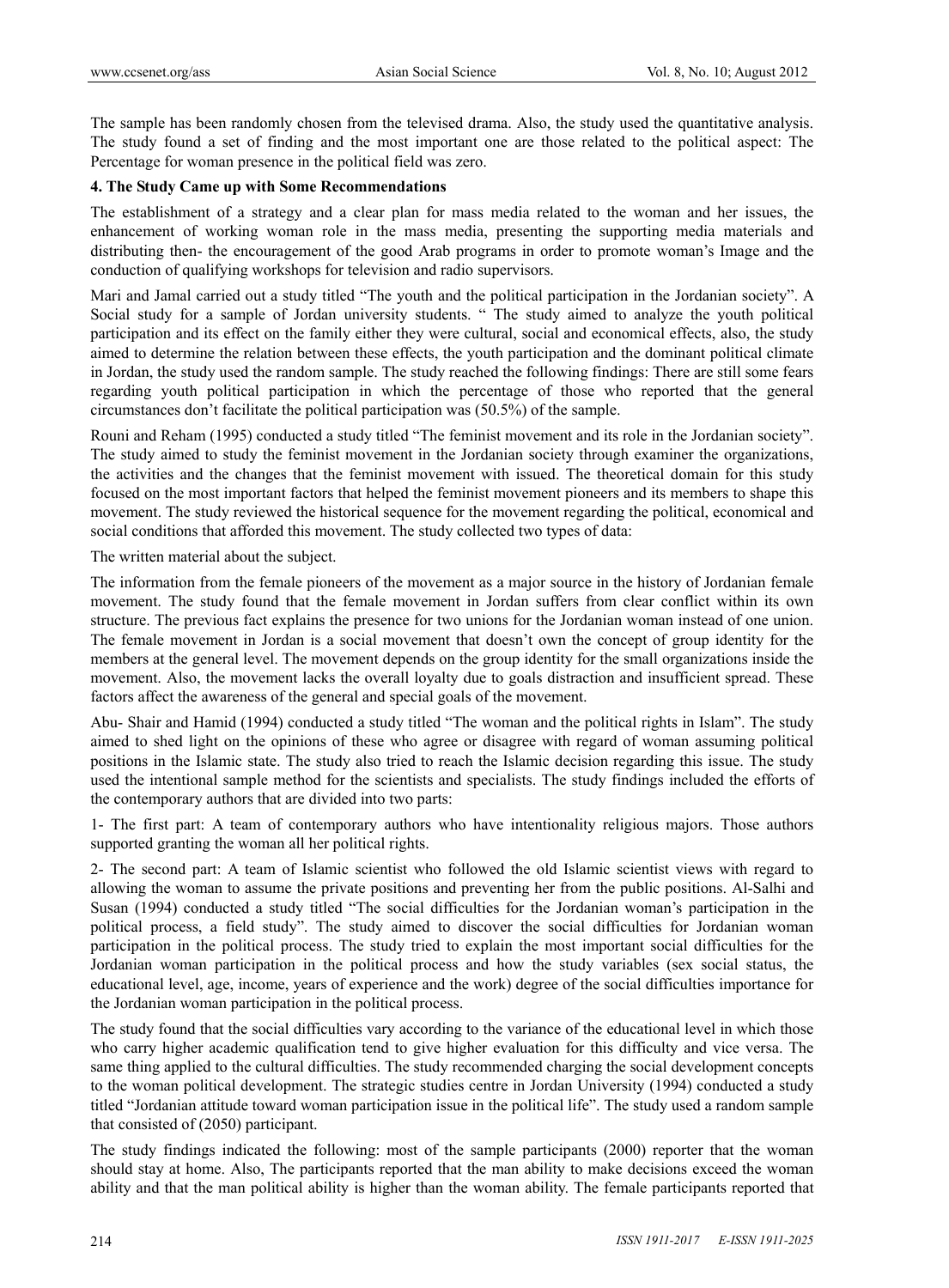their political participation in choosing the parliament candidate was their own decision. Most of the participants indicated difficulties for woman participation in the political life such as the society reaction for woman participation in the political life. Morn than half of the participants talked about the importance of quota system for the woman.

Al- Nasrawi and Faten (1986) carried out a study titled "The factors affecting the leading role for the woman in the Jordanian society from the view point of the male and female leaders". The study aimed to determine the factors that affect the leading role for the woman. The study sample consisted of (240) male and female leaders working in the public and private sectors. The sample was chosen by the random method. The researchers prepared a questionnaire that includes the factors affecting the woman leading role in the Jordanian society. The factor analysis determined five domains:

1- The biological factors: Factors that relate to the balance between the leadership duties and the marriage life.

- 2- The social factors: Factors related to the society view for the woman as a leader.
- 3- The Economical life: Factors that related to the financial difficulties as a result fro the leadership.
- 4- The psychological Factors: Factors that relate to the woman's view for herself as a leader.
- 5- The educational factors: factors related to the man's view for the woman as a leader.

Baur and Ling (2003) conducted a study to determine the relation between the woman Personality characters and her political participation. A questionnaire was distributed on (50) woman from different social and economical classes in the American Florida state. The study found that there is a clear variance in woman personal interests compared with different personality's patterns. Also, the study found a clear effect for the economical level in which the woman from the middle economical level in the most interested in the political issues.

# **5. Study Methodology**

# *5.1 The Study Approach*

The study used the social survey method and the analytical descriptive approach.

*5.2 The Study Population* 

The study population consisted of the pioneer woman in the Jordanian society in the north of Jordan (Irbid, Jarash – Ajlun and Mafraq).

# *5.3 The Study Sample*

The study selected (80) pioneer woman in Jordan using the intentional method, these woman practice administrative activities and successful works. The study aimed to determine these woman attitudes regarding woman's participation in the political life and the most important difficulties that face the woman in the present time.

Table 1. Sample participant's distribution according to study variables

|           |                           |           |                 | Age                      |            |                 |                |
|-----------|---------------------------|-----------|-----------------|--------------------------|------------|-----------------|----------------|
|           | 40 years and more         |           | $30 - 39$ years |                          |            | $20 - 29$ years |                |
| Frequency | Percentage                |           | Frequency       | Percentage               | Frequency  |                 | Percentage     |
| 18        | 22.5%                     |           | 48              | 60%                      | 14         |                 | 17.5%          |
|           |                           |           |                 | The educational level    |            |                 |                |
|           | Secondary certificate and | Diploma   |                 |                          | Bachelor   |                 | Higher studies |
|           | below                     |           |                 |                          |            |                 |                |
| Frequency | Percentage                | Frequency | Percentage      | Frequency                | Percentage | Frequency       | Percentage     |
| 16        | 20%                       | 14        | 17.5%           | 40                       | 50%        | 10              | 12.5%          |
|           |                           |           |                 | The administrative level |            |                 |                |
| Manager   |                           |           | Co-manager      |                          |            | Business owner  |                |
| Frequency | Percentage                |           | Frequency       | Percentage               | Frequency  |                 | Percentage     |
| 36        | 45%                       |           | 22              | 35%                      | 16         |                 | <b>20%</b>     |
|           |                           |           |                 | <b>Social Status</b>     |            |                 |                |
|           | Single                    |           | Married         |                          | Divorced   |                 | window         |
| Frequency | Percentage                | Frequency | Percentage      | Frequen                  | Percentage | Frequency       | Percentag      |
|           |                           |           |                 | cy                       |            |                 | e              |
| 14        | 17.5%                     | 60        | 75%             | 2                        | 2.5%       | 4               | 5%             |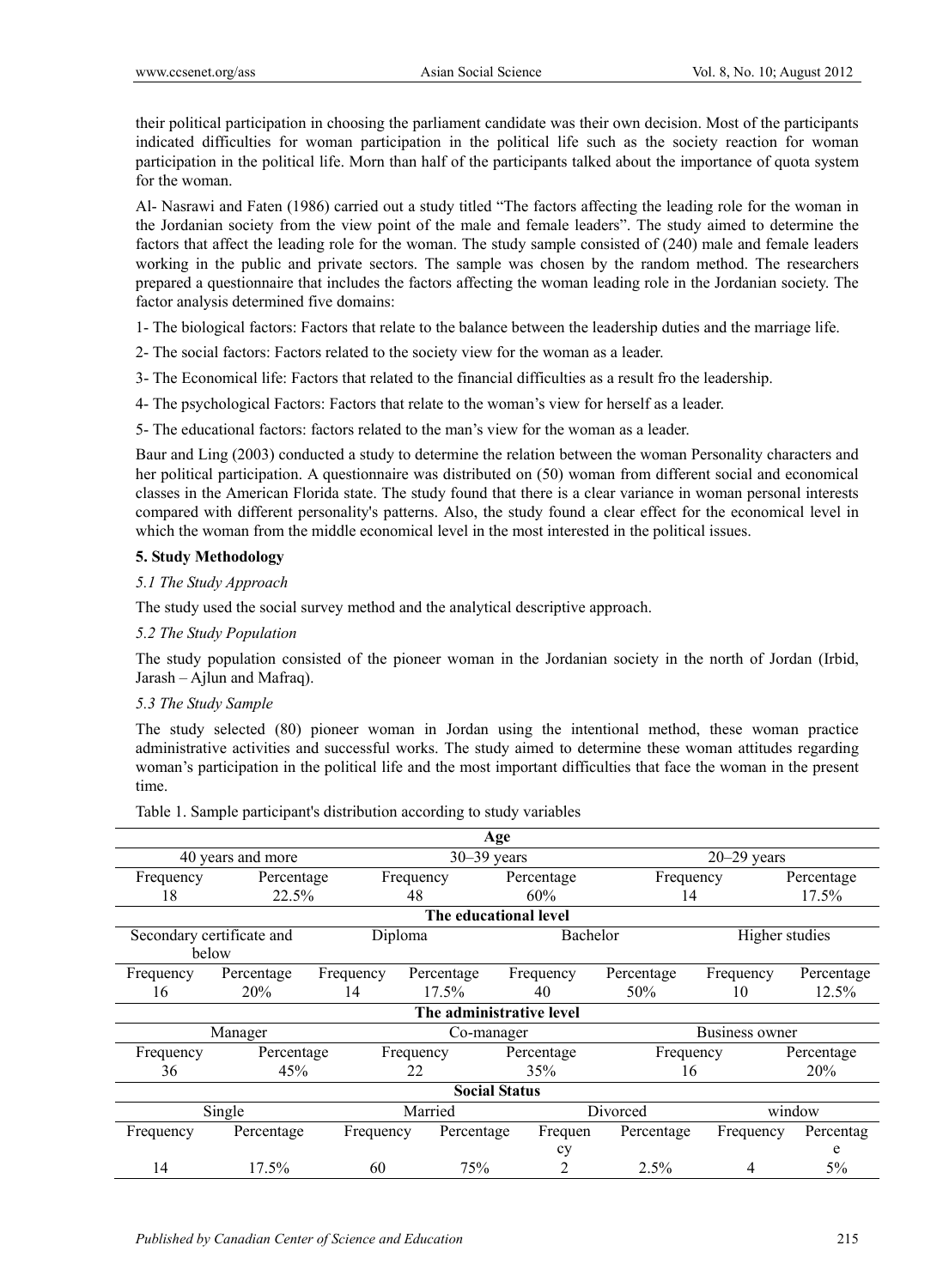|           |                |           | <b>Type of Job</b>           |              |            |
|-----------|----------------|-----------|------------------------------|--------------|------------|
|           | Governmental   |           | Private                      | else         |            |
| Frequency | Percentage     | Frequency | Percentage                   | Frequency    | Percentage |
| 44        | 55%            | 24        | 30%                          | 12           | 15%        |
|           |                |           | <b>Monthly Income</b>        |              |            |
|           | $100 - 200$ JD |           | $201 - 300$ JD               | 300 and more |            |
| Frequency | Percentage     | Frequency | Percentage                   | Frequency    | Percentage |
|           | 6%             | 24        | 30%                          | 48           | 60%        |
|           |                |           | The number of Family members |              |            |
|           | Less than 4    |           | $5 - 8$                      | 9 and more   |            |
| Frequency | Percentage     | Frequency | Percentage                   | Frequency    | Percentage |
| 16        | 20%            | 50        | 62.5%                        | 14           | 17.5%      |

*5.4 The Study Tool (Validity and Reliability)* 

The study used a questionnaire that included for aspects from the difficulties that limit woman participation in the political life. The questionnaire was shown to a committee of arbitrators and was adjusted according to the committee suggestions. The tool validity coefficient was estimated using Alpha Cronpach Statistical test which was applied twice to a sample (12) with interval time (10 days) and it was  $(0.77)$ .

#### *5.5 The Statistical Style*

The study used the computerized statistical system (SPSS) in which:

- The questionnaire items were estimated using the mean and the standard deviation.

- ANOVS analysis was used to determine the effect of social variables the academic degree Job, age, monthly income, the administrative level and number of family members.

#### *5.6 The Discussion*

This study aimed to determine the difficulties that limit the political participation for the Jordanian woman. The study examined the pioneer woman in the Northern Province yore rates. The responses for the questionnaire items were as follow:

*First:* the means and the standard deviations for the questionnaire items.

Table 2. The social and cultural difficulties the limit the political participation of the Jordanian woman

| N <sub>0</sub> | <b>Item</b>                                                                                                                 | Mean | <b>Standard deviation</b> |
|----------------|-----------------------------------------------------------------------------------------------------------------------------|------|---------------------------|
| 1              | The man doesn't accept woman to be administratively<br>responsible for him                                                  | 4.11 | 1.14                      |
| $\overline{2}$ | The woman isn't able to balance between her family<br>responsibilities and her political responsibilities.                  | 2.08 | 1.22                      |
| 3              | The woman's lack of awareness for her role limits her<br>political participation                                            | 3.89 | 1.52                      |
| 4              | The dominant value forces the man to protect the woman<br>which decreases her freedom in taking her political<br>decisions. | 4.32 | 1.22                      |
| 5              | The Jordanian woman is still working in the traditional<br>works than are an extension for her female nature.               | 3.74 | 0.91                      |
| 6              | The vice culture is a direct factor limiting her political<br>participation                                                 | 3.96 | 1.12                      |
| 7              | The vice culture limit the nature of the job that the<br>woman can work                                                     | 4.03 | 1.05                      |
| 8              | Society lack of awareness for the significance of woman<br>political participation.                                         | 3.63 | 1068                      |
| 9              | The customs, traditions and the dominant beliefs are<br>difficulties for the woman political participation.                 | 4.44 | 1.86                      |
| 10             | The insufficient interest in woman political development<br>limits her participation.                                       | 4.05 | 1.08                      |
| 11             | The tribe and the nepotism are important factors limiting<br>her political participation.                                   | 4.28 | 1.04                      |
| 12             | The woman poor educational level limits her political<br>participation                                                      | 2.66 | 1.24                      |
| 13             | Islam never encourages the communication between the<br>man and the woman in the political field                            | 2.32 | 1.12                      |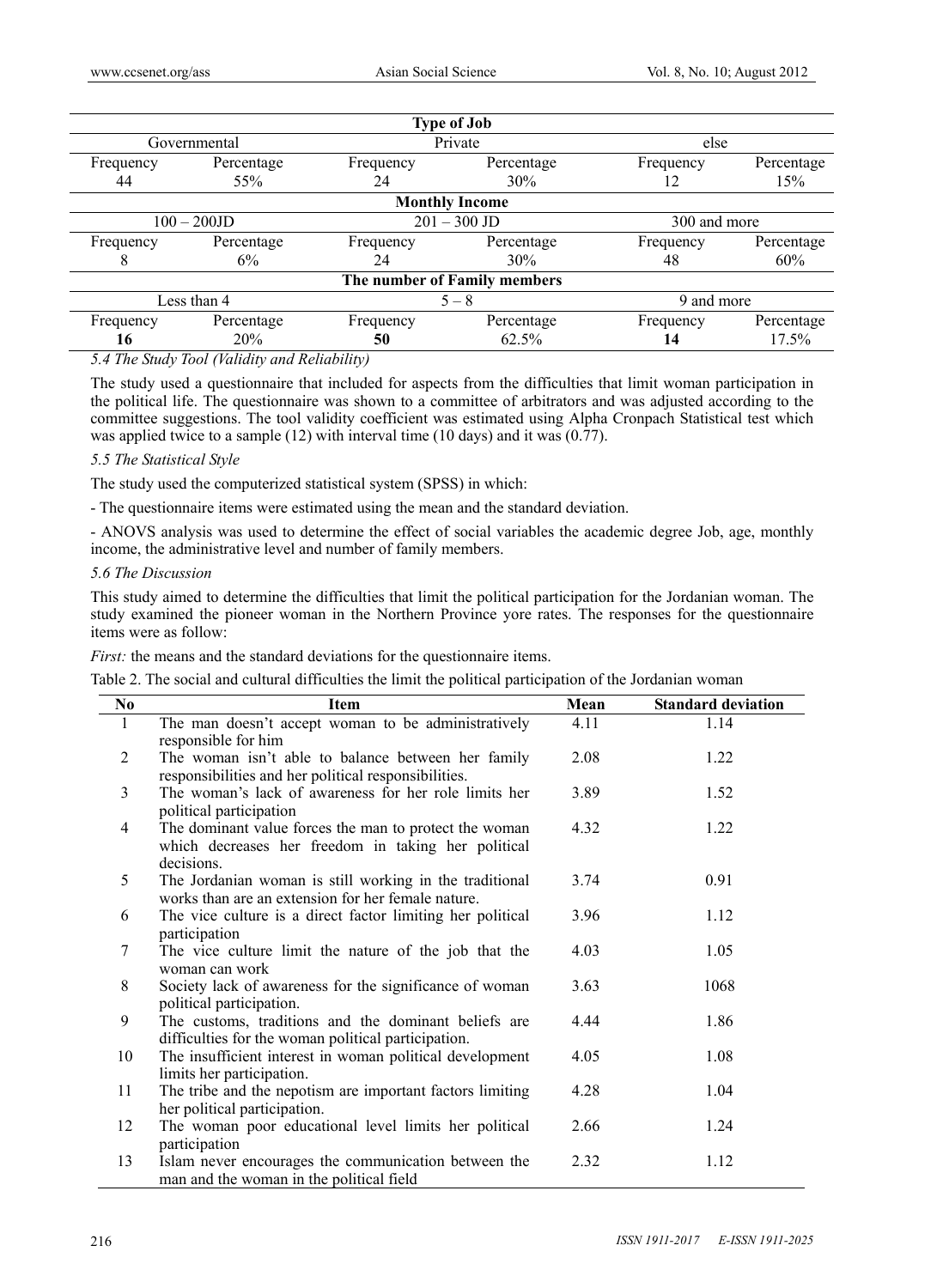*The second domain:* The social and cultural difficulties the limit the political participation of the Jordanian woman

The first item mean was (4.11) and it is considered a high mean.

The second item mean was (2.08) and it's considered an average mean.

The third item until the eleventh item mean was high.

The twelfth item mean was (2.66) and it's considered an average mean.

The thirteenth item mean was (2.32) and it's considered a low mean

Table 3.

| N <sub>0</sub> | Item                                                                                                                                                                                                            | Mean | <b>Standard deviation</b> |
|----------------|-----------------------------------------------------------------------------------------------------------------------------------------------------------------------------------------------------------------|------|---------------------------|
| 1              | The ineffective participation of the woman in the<br>political parties is a difficulty for her political<br>participation.                                                                                      | 4.33 | 1.22                      |
| 2              | The democratic development contributed in her<br>progress in different aspects and encouraged her to<br>assume administrative positions.                                                                        | 4.28 | 0.99                      |
| 3              | The law didn't provide the woman the full rights to<br>activate her political role                                                                                                                              | 2.27 | 1.80                      |
| 4              | The quota system contributed in woman occupation of<br>political positions.                                                                                                                                     | 2.87 | 0.86                      |
| 5              | The dominance of the martial laws and the dominant<br>values contributed in limiting the political woman.                                                                                                       | 3.15 | 1.23                      |
| 6              | The modern organizations (Noor Al-Husin Foundation<br>and the Hashemite Jordanian fund for human<br>development) contributed in the development and the<br>activation of the administrative role for the woman. | 4.22 | 1.73                      |
| 7              | Some regulations and laws aren't active for dealing<br>with the woman.                                                                                                                                          | 3.60 | 1.64                      |
| 8              | The recent political events in the Arab region<br>contributed in the evolution of woman rob and her<br>ability to assume.                                                                                       | 3.98 | 1.31                      |

The political responsibility

The first item mean was (4.33) and its considered a high mean.

The second item mean was (4.28) and it's considered a high mean.

The third item mean was (2.27) and it's considered a low mean.

The fourth and the fifth item mean was an average mean.

The sixth, seventh and eighth item mean was high.

*The third domain*: The economical difficulties that limit Jordanian woman participation in the political life. Table 4.

| No.          | Item                                                                                                                                                                                    | Mean | <b>Standard deviation</b> |
|--------------|-----------------------------------------------------------------------------------------------------------------------------------------------------------------------------------------|------|---------------------------|
| $\mathbf{1}$ | The woman economical dependence on the man affected her<br>political participation.                                                                                                     | 4.27 | 1.16                      |
| 2            | The low financial ability of the woman pushed her to work in<br>low financial jobs which lessened her chance to occupy<br>administrative positions                                      | 4.38 | 0.89                      |
| 3            | Poverty and woman low living style forced her to work and<br>prove her abilities.                                                                                                       | 3.88 | 1.36                      |
| 4            | The woman un ability to afford the financial burdens for the<br>nomination and the electoral campaigns.                                                                                 | 3.85 | 1.84                      |
| 5            | The inequality between the male and Female candidates in<br>funding the electoral campaigns.                                                                                            | 4.02 | 0.97                      |
| 6            | In sufficient contribution by the feminist organizations in<br>funding the electoral campaigns for the female candidates is<br>one of the difficulties for her political participation. | 3.89 | 0.88                      |
| 7            | The woman economical dependence is a direct abstract for her<br>political participation.                                                                                                | 3.98 | 0.89                      |
| 8            | The Jordanian woman couldn't risk leaving her work to<br>nominate for the parliament because it's not guaranteed which<br>limits her political participation.                           | 3.23 | 1.08                      |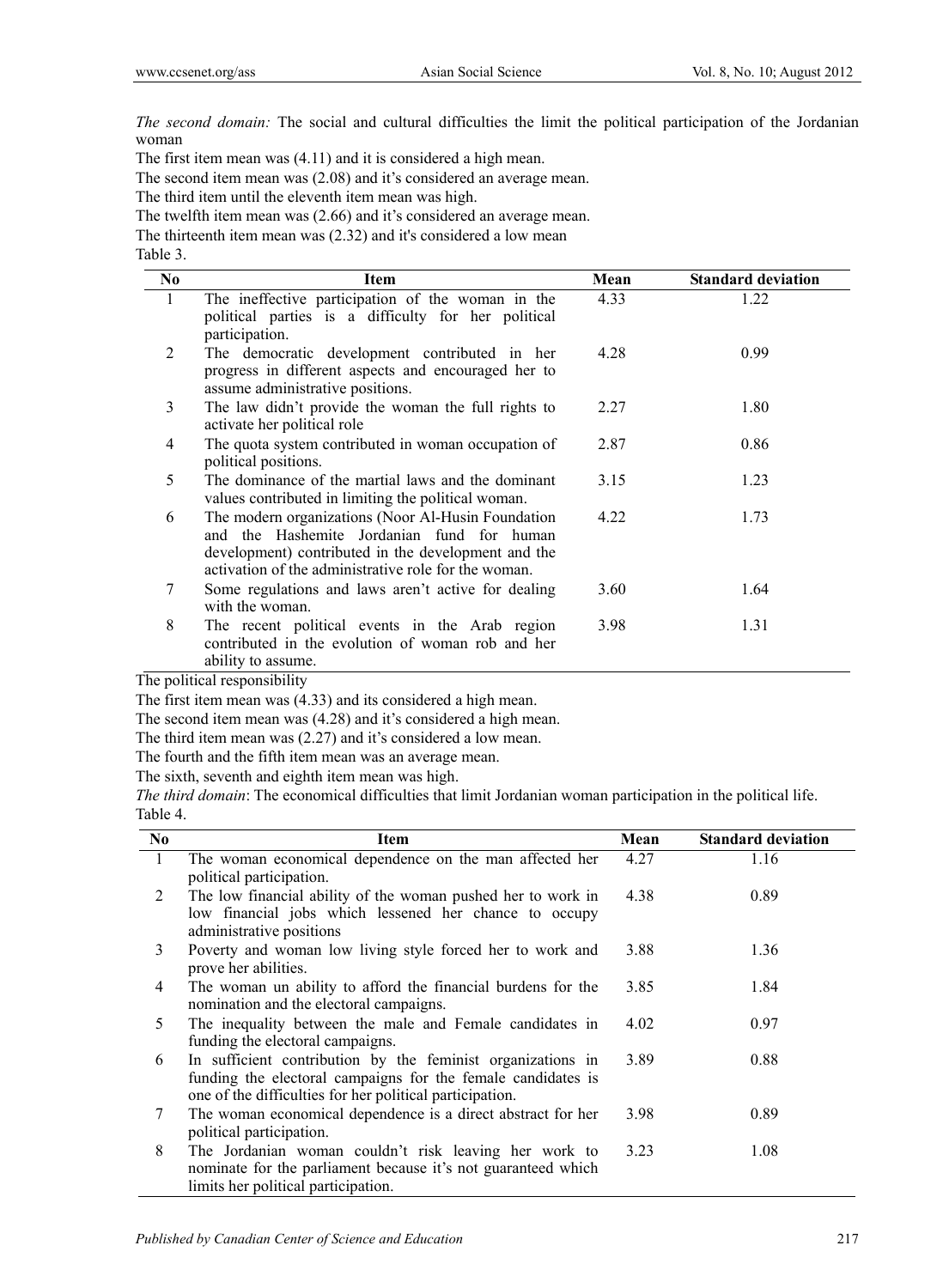The first item mean until the six items was a high mean.

The sixth – seventh and the eighth items mean was an average mean.

The fourth domain: The ness media difficulties that limit the Jordanian woman political participation Table 5.

| N <sub>0</sub> | Item                                                                                                                       | Mean | <b>Standard deviation</b> |
|----------------|----------------------------------------------------------------------------------------------------------------------------|------|---------------------------|
| $\mathbf{1}$   | The focus of the media directed to the woman on the<br>traditional social roles limits her political participation.        | 3.33 | 0.66                      |
| 2              | The media deals with woman issues infectively and<br>superficially                                                         | 3.87 | 1.44                      |
| 3              | The media negloctence for the woman role in the<br>political life limits her political participation.                      | 3.23 | 0.89                      |
| $\overline{4}$ | The insufficient attention by the media for the woman<br>especially the political aspect limits her participation.         | 2.34 | 1.11                      |
| 5              | The media presentation of the dependent traditional<br>woman image who consumes make ups and other things.                 | 3.33 | 1.85                      |
| 6              | There are to educating program mes directed to the<br>woman                                                                | 3.86 | 1.05                      |
| 7              | The media can be a positive factor leading to strengthen<br>her participation or negative factor leading to weaken<br>her. | 4.38 | 0.87                      |

The First item mean was (3.33) and it's considered an average mean.

The second item mean was (3.87) and it's considered a high mean.

The third until the fifth item mean was an average mean.

The sixth and the seventh items mean was a high mean.

*Second:* It for the effect of the study variable on the findings, the statistical analysis showed the following:

Table 6. Social status variable

| Degrees square | Square mean | <b>F</b> value | <b>Statistical significance</b> |
|----------------|-------------|----------------|---------------------------------|
| 0.315          | 0.142       | 0.580          | 0.694                           |
| 3067           | 0.324       |                |                                 |
| 5.30           |             |                |                                 |

There is no significant statistical relation due to social status variable. The study found that alpha significance is 0.694 and this indicates no significance for the age variable.

Table 7. The academic degree

| Mean  | <b>Standard deviation</b> | <b>F</b> value | <b>Statistical significance</b> |
|-------|---------------------------|----------------|---------------------------------|
| 4.17  | . 13                      | $2.22 -$       |                                 |
| 4.23- | 3.15                      | $2.22 -$       | 0.713                           |

There is no significant statistical relation due to academic level variable. The analysis showed that alpha significance is higher than (0.05) and this indicates no significance for this variable.

| Table 8. The administrative level variable |  |
|--------------------------------------------|--|
|--------------------------------------------|--|

| Degrees square | Square mean | <b>F</b> value | <b>Statistical significance</b> |
|----------------|-------------|----------------|---------------------------------|
| 3.435          | 0.213       | 0.779          | 0.624                           |
| 2.97           | 0.325       |                |                                 |
| 3.55           |             |                |                                 |

There is no significant statistical relation due to job variable. The analysis showed that alpha significance is 0.635 and this indicates no significance for this variable.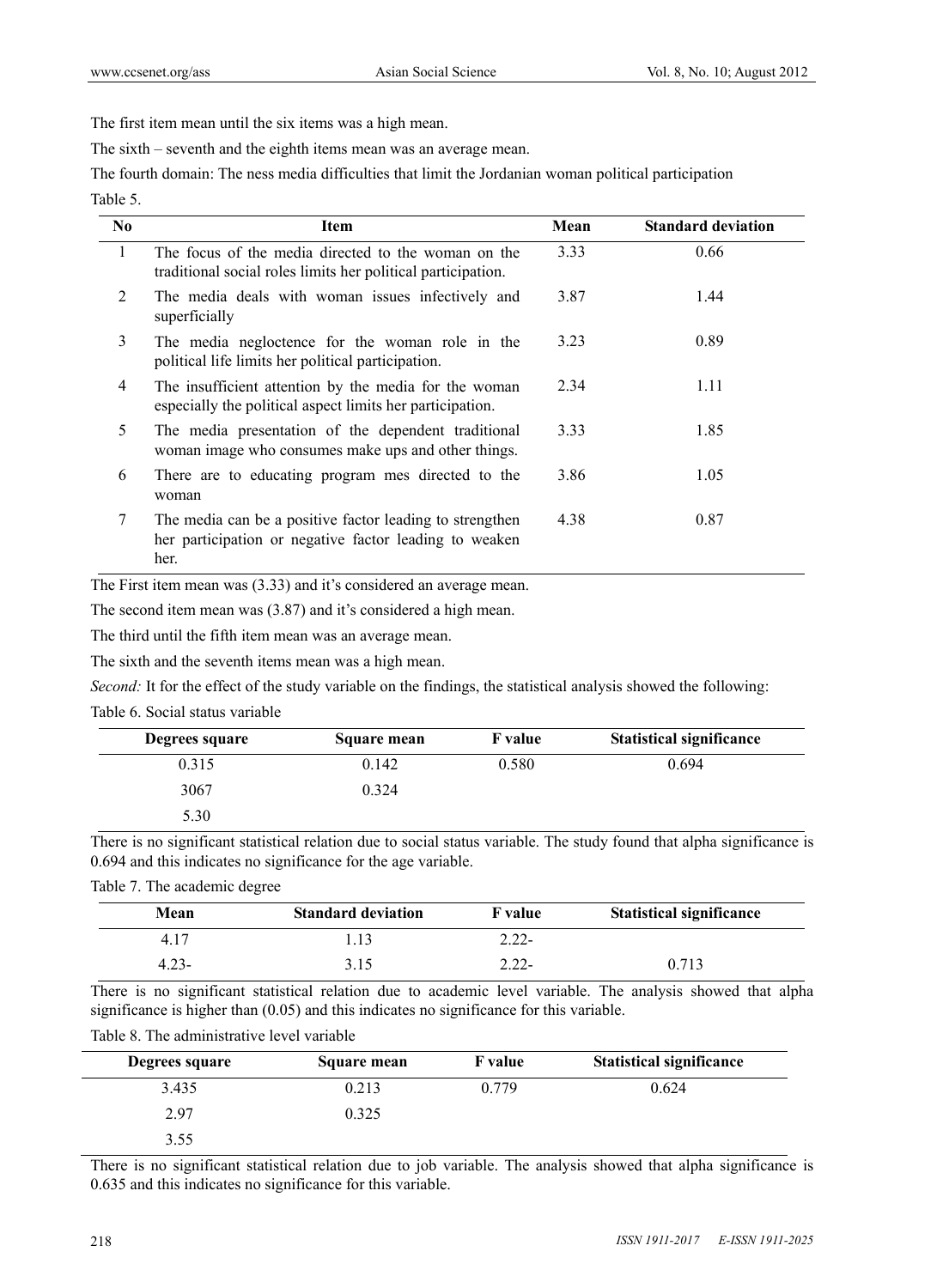| Degrees square | Square mean | <b>F</b> value | <b>Statistical significance</b> |
|----------------|-------------|----------------|---------------------------------|
| 3.22           | 0.241       | 0.35           | 0.635                           |
| 0.67           | 0.118       |                |                                 |
| 0.92           |             |                |                                 |

There is no significant statistical relation due to job variable. The analysis showed that alpha significance is 0.635 and this indicates no significance for this variable.

Table 10. Age variable

| Degrees square | Square mean | <b>F</b> value | <b>Statistical significance</b> |
|----------------|-------------|----------------|---------------------------------|
| 3.191          | 0.330       | 1.44           | 0.031                           |
| 3.41           | 0.414       |                |                                 |
| 0.35           |             |                |                                 |

There is no significant statistical relation due to age variable. The analysis showed that alpha significance is 0.031 and this indicates no significance for age 40 or more.

Table 11. Monthly income variable

| Degrees square | Square mean | <b>F</b> value | <b>Statistical significance</b> |
|----------------|-------------|----------------|---------------------------------|
| .25            | 0.325       | 0.249          | 0.725                           |
| 4.8            | 0.244       |                |                                 |
| 5.66           |             |                |                                 |

There is no significant statistical relation due to monthly income variable. The analysis showed that alpha significance is 0.758 and this indicates no significance for monthly income variable.

| Degrees square | <b>Square mean</b> | <b>F</b> value | <b>Statistical significance</b> |
|----------------|--------------------|----------------|---------------------------------|
| 0.233          | 0.442              | 0.177          | 0.741                           |
| 0.62           | 0.878              |                |                                 |
| 4.31           |                    |                |                                 |

Table 12. The number of the family member's variable

There is no significant statistical relation due to family member's number. The analysis showed that alpha significance is 0.741 and this indicates no significance for this variable.

# **6***.* **Results and Discussion**

*First***:** what are the most important cultural and social difficulties that face the Jordanian woman participation in the political life from the view point of the pioneer woman? The following items had high means which make them the strongest cultural and social difficulties that limit the woman political participation on they are:

The man doesn't accept the woman to be administratively responsible for him. This reflects on the Jordanian woman participation in the political life and prevents her from the active participation.

The woman lack of awareness and the trust in her abilities in the political work are of the difficulties for her political participation. The woman awareness for her role and abilities provides her with more trust to actively participate in the political life.

The dominant values force the man to protect the woman which decreases her freedom in taking her political decisions. This is conceded as one of the political difficulties in the political life because the Jordanian society is a conservative one in its customs and traditions where the man is like a guardian for the woman the thing that decreases her participation in the political life.

The Jordanian woman is still working in the traditional works that are an extension for her female nature. The woman work is still restricted to certain fields such as nursing education …etch that allow the woman female opportunism to develop herself and progress in the political participation.

The vice culture is one of the direct factors that limit her political participation. The vice culture determine the nature of the work the woman can practice since the Jordanian society views many of the female activities and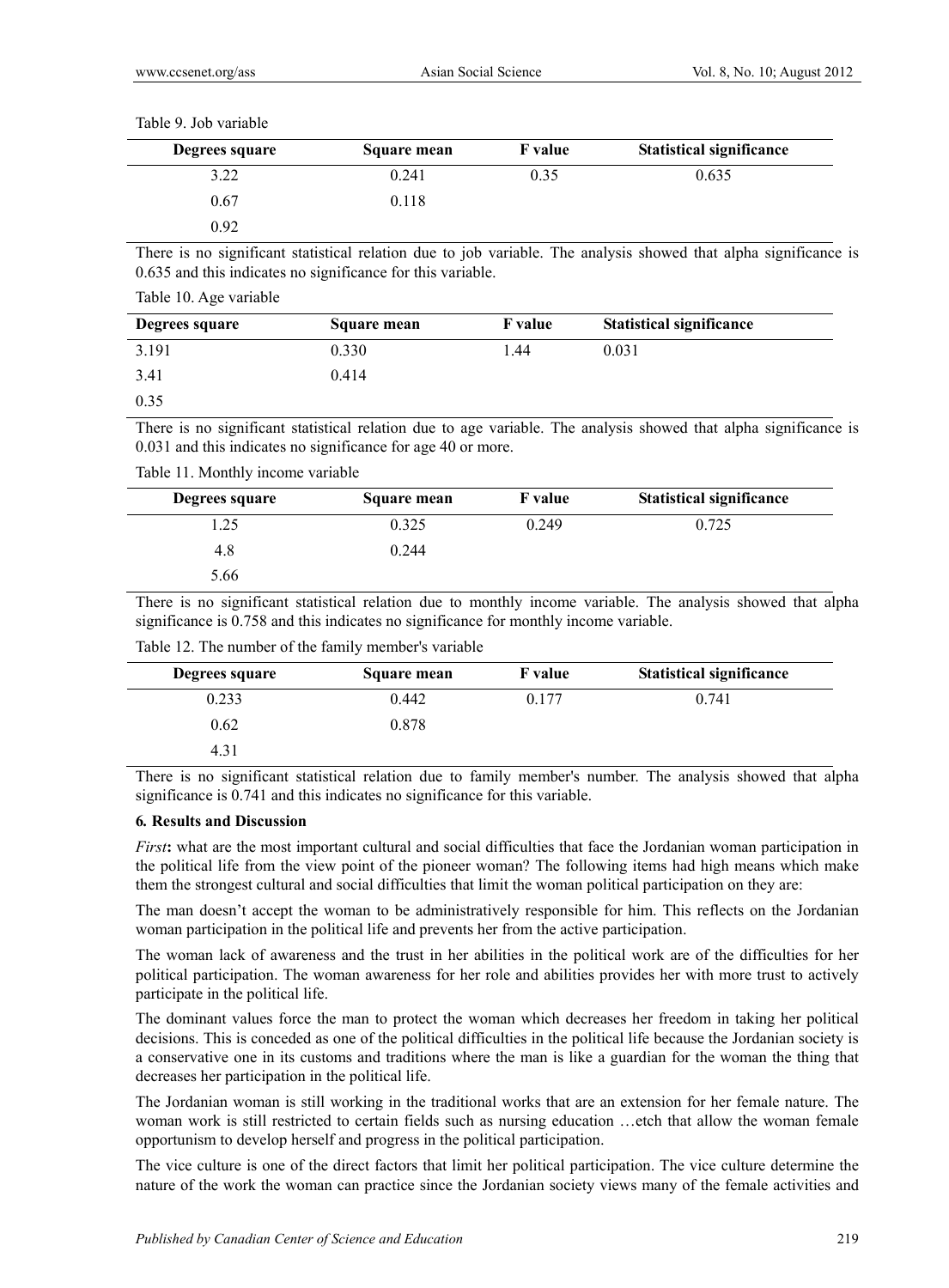works as forbidden which in turn decreases her participation in the political life.

The society lack of awareness for he extension or woman political participation. The society didn't reach an enough level of awareness that encourages the woman to participate more in the political life.

The dominant customs- beliefs and traditions are one of the difficulties for woman political participation because many of them don't promote the woman to occupy leadership roles or political roles.

The insufficient interest in woman political development and her education limit her political participation. The woman development in our societies is controlled by the customs and the traditions that don't support liberating her from the traditional roles as a wife and a mother …etc which in turn don't encourage her to politically participate.

The tribes and nepotism are important factors that kinder woman political participation. The tribe and nepotism had her strong roots in our society. They depend on the man without supporting the woman to engage in the political process.

The following items had an average means which indicate that they are social and cultural difficulties with an average level in limiting woman political participation:

The woman isn't able to balance between the family responsibilities and her political responsibilities. The responses showed that this item is one of the difficulties that prevent the woman from the political participation.

The woman poor educational level is one of the difficulties that limit the woman participation in the political life but this difficulty isn't strong because the woman in our society is having good educational level.

The following item had a low mean that is the Islam never encourages the communication between the man and the woman in the political field. According to sample responses, Islam doesn't reject woman participation in the political work beside the man because the Islamic history had lots of examples about woman participation in the agreements, stating opinions and even wars.

*Second*: the results related to the second question: what are the most important legal and political difficulties that limit Jordanian woman participation in the Political life?

# **7. Conclusions**

# *7.1 The Following Items Had High Means*

The ineffective participation of the woman in the political parties is one of the difficulties for her political participation.

The democratic development contributed in her progress in different aspects and encouraged her to assure administrative positions. The study sample agreed with this idea because he recent period witnessed some kind of progress in encouraging the woman to occupy administrative positions.

The modern organizations (Noor Al-Husin foundations and the Hashemite Jordanian fund for human development) contributed in the development and the activation of the administrative role for the woman. The study sample supported this idea since these organizations played an effective role in activating the woman political and administrative role. Some regulations and laws orient active for dealing with the woman. A large present of the study participants supported this item because they thought there are laws and regulation that encourage the woman to politically participate but they are in effective.

The recent political events in the Arab region contributed in the evolution of woman role and her ability to assume the political responsibility. This item had a high agreement due to recent woman effective participation in the local and Arab political life.

# *7.2 The Following Items Had an Average Means*

The quota system contributed in woman occupation or political positions. The average support for this item can be the weak presence for the woman in the political life.

The dominance of the martial laws and the dominant values contributed in limiting the political woman. These martial laws more dominant not long time ago which prevented the woman from the political participation because she fears to be perished.

#### *7.3 The Following Item Had a Law Mean*

First, the law didn't provide the woman the full rights to activate her political role. However, the opposite is the true thing because the law granted the woman complete rights to actively participate in the political life which formed a motivation rather than a difficulty for woman participation in the political life.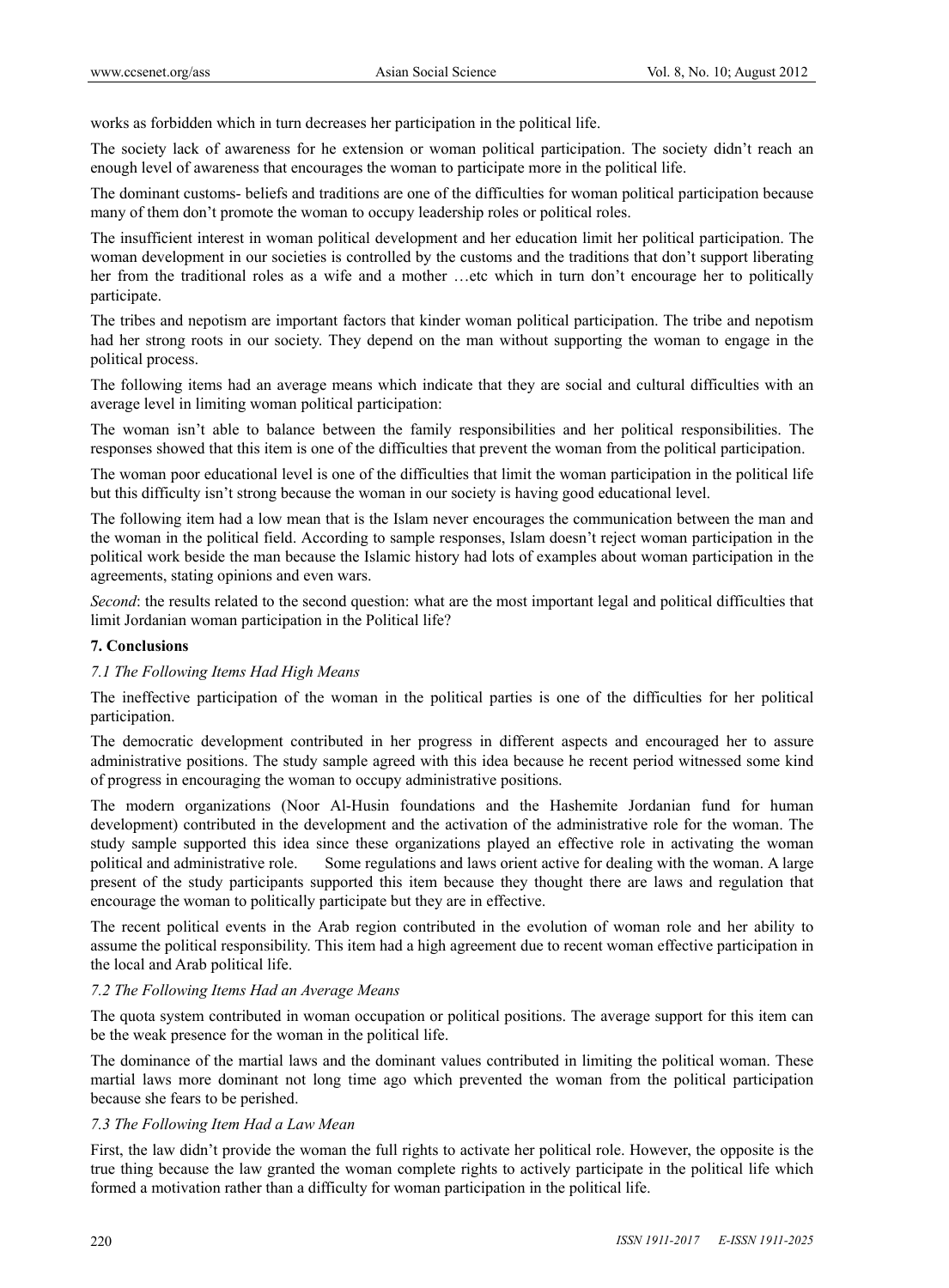Second, the results related to the third question: what are the most important economical difficulties that limit Jordanian woman participation in the political life?

Third, the following items had high means:

The woman economical dependence on the man affected her political participation our society believes that woman always depends on the man, so she doesn't have the freedom to use the money which is an obstacle for her political participation.

The low financial ability of the woman pushed her to work in low financial jobs which lessened her chance to occupy administrative positions. This made woman less able to move toward the political process.

Poverty and woman low living style forced her to work and prove her abilities. They forced the woman to work next to the man.

The following items from the economical difficulties had an average means which made them from the difficulties which limit woman political participation:

The woman economical dependence is a direct obstacle for her political participation. The woman in our society depends economically on the man and her thinking an any political participation is related to man financing which limits her political participation.

The Jordanian woman couldn't risk leaving her work to nominate for the parliament because it's not guaranteed which limits her political participation. The study samples supported strongly this idea especially that the qualified woman to run the parliament elections won't higher her job.

Fourth: the results related to the fourth question: what are the most important mass media difficulties that limit Jordanian woman participation in the political life?

The following items had high means which make them the strongest media difficulties that limit Jordanian woman participation in the political life:

The media deals with woman issues ineffectively and superficially and the local of programs directed to the woman that discuss educating the woman about the political participation.

The media can be a positive factor leading to strengthen her participation or negative factor leading to weaken her. The media play an important role in educating the woman or not which affects strongly her participation in the political work.

The following items had an average means that make them media difficulties with an average level:

The focus of the woman directed to the woman on the traditional roles limits her political participation which prevents her political participation. The media focus more on the woman traditional role cache as fashion, beauty and make ups.

The media neglectence for the woman role in the political life limits her political participation. This thing hinders her sense of responsibility regarding the political participation.

The media presentation of the dependent woman image who consumes make ups and other things.

Fifth: the results related to the study variables:

The results showed the following:

1- There is no effect for the following variables; social status, the academic degree, the administrative level, job, monthly income and number of family members.

2- The study found an effect for the age variable for the benefit of 40 years and more

#### **8. Recommendations**

1- The need for educating the society to change its believe regarding the woman participation in the political process.

2- The need to enhance the economical status for the woman through providing the opportunities for her to establish the projects and to occupy more position.

3- The activation of laws and regulations that give the woman her right in the active participation in the political process.

4- The preparation of media programs that target the woman, address her untraditional roles and increase her awareness regarding her participation in the political work.